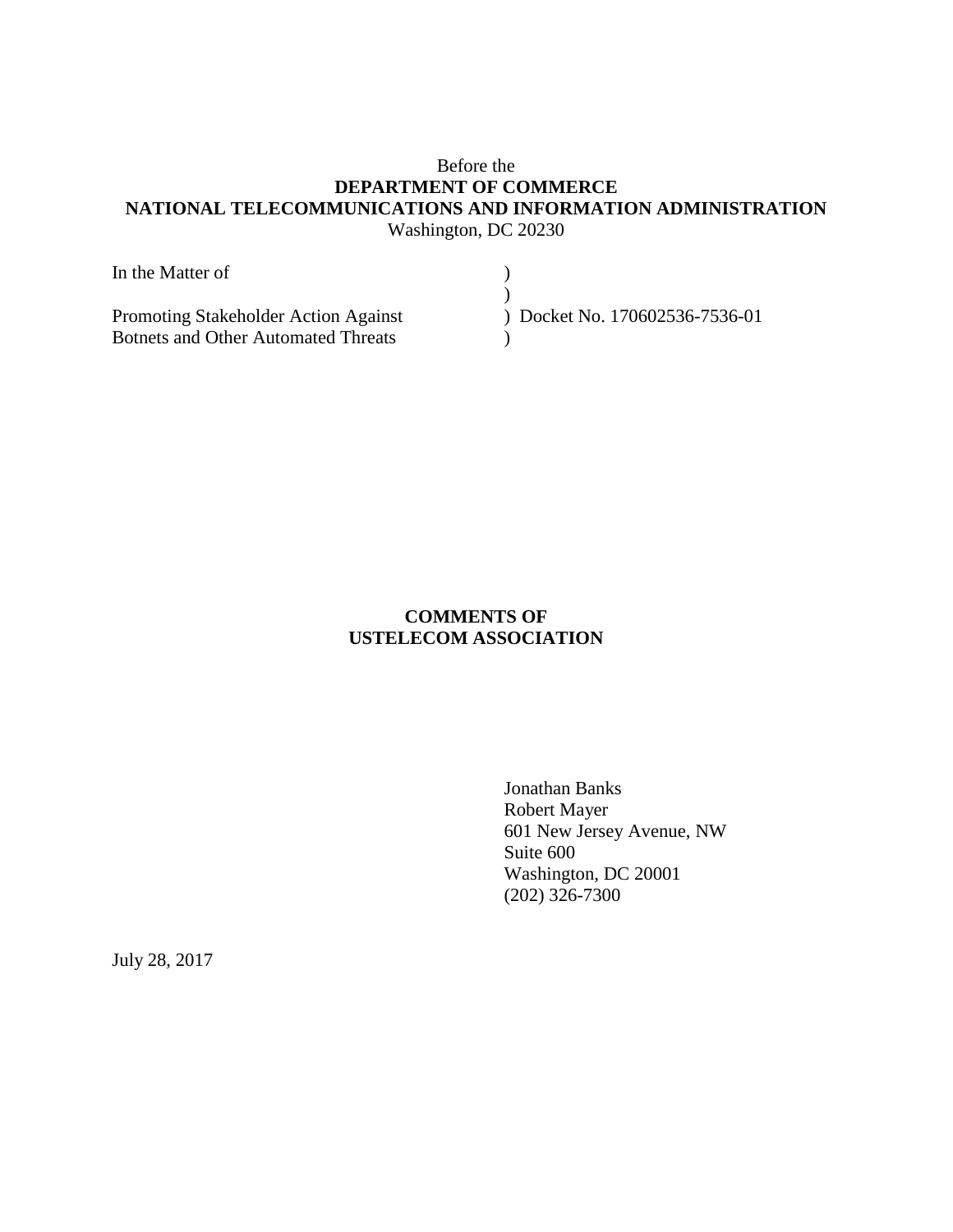# **TABLE OF CONTENTS**

| I. |                                                                                                                                                                                                                                                                                                                                                                                                                                                                                               |
|----|-----------------------------------------------------------------------------------------------------------------------------------------------------------------------------------------------------------------------------------------------------------------------------------------------------------------------------------------------------------------------------------------------------------------------------------------------------------------------------------------------|
|    | <b>USTELECOM STRONGLY SUPPORTS THE INDUSTRY-DRIVEN PROCESS THAT THE</b><br>A.                                                                                                                                                                                                                                                                                                                                                                                                                 |
|    | <b>USTELECOM STRONGLY SUPPORTS FOUR CORE GUIDING PRINCIPLES FOR</b><br><b>B.</b><br><b>CYBERSECURITY POLICYMAKING TO ENHANCE RESILIENCE OF THE INTERNET AND</b>                                                                                                                                                                                                                                                                                                                               |
| Π. | INTERNET SERVICE PROVIDERS' LEADERSHIP AND ACTION 4                                                                                                                                                                                                                                                                                                                                                                                                                                           |
|    | A.                                                                                                                                                                                                                                                                                                                                                                                                                                                                                            |
|    | <b>B.</b>                                                                                                                                                                                                                                                                                                                                                                                                                                                                                     |
|    | $\mathcal{C}$ .                                                                                                                                                                                                                                                                                                                                                                                                                                                                               |
| Ш. | ADDRESSING THE QUESTIONS IN THE REQUEST FOR COMMENT  8                                                                                                                                                                                                                                                                                                                                                                                                                                        |
|    | QUESTION 1: WHAT WORKS. WHAT APPROACHES (E.G., LAWS, POLICIES,<br>A.<br>STANDARDS, BEST PRACTICES, TECHNOLOGIES) WORK WELL FOR DEALING WITH<br>AUTOMATED AND DISTRIBUTED THREATS TODAY? WHAT MECHANISMS FOR COOPERATION<br>WITH OTHER ORGANIZATIONS, EITHER BEFORE OR DURING AN EVENT, ARE ALREADY                                                                                                                                                                                            |
|    | <b>QUESTION 2: GAPS. WHAT ARE THE GAPS IN THE EXISTING APPROACHES TO</b><br><b>B.</b><br>DEALING WITH AUTOMATED AND DISTRIBUTED THREATS? WHAT NO LONGER WORKS?<br>WHAT ARE THE IMPEDIMENTS TO CLOSING THOSE GAPS? WHAT ARE THE OBSTACLES TO                                                                                                                                                                                                                                                   |
|    | QUESTION 3: ADDRESSING THE PROBLEM. WHAT LAWS, POLICIES, STANDARDS,<br>$\mathcal{C}$ .<br>PRACTICES, TECHNOLOGIES, AND OTHER INVESTMENTS WILL HAVE A TANGIBLE IMPACT ON<br>REDUCING RISKS AND HARMS OF BOTNETS? WHAT TANGIBLE STEPS TO REDUCE RISKS AND<br>HARMS OF BOTNETS CAN BE TAKEN IN THE NEAR TERM? WHAT EMERGING OR LONG TERM<br>APPROACHES MAY BE PROMISING WITH MORE ATTENTION, RESEARCH, AND INVESTMENT?<br>WHAT ARE THE PUBLIC POLICY IMPLICATIONS OF THE VARIOUS APPROACHES? HOW |
|    | <b>QUESTION 4: GOVERNANCE AND COLLABORATION. WHAT STAKEHOLDERS SHOULD</b><br>D.<br>BE INVOLVED IN DEVELOPING AND EXECUTING POLICIES, STANDARDS, BEST PRACTICES,<br>AND TECHNOLOGIES? WHAT ROLES SHOULD THEY PLAY? HOW CAN STAKEHOLDERS<br>COLLABORATE ACROSS ROLES AND SECTORS, AND WHAT SHOULD THIS COLLABORATION                                                                                                                                                                            |
|    | QUESTION 5: POLICY AND THE ROLE OF GOVERNMENT. WHAT SPECIFIC ROLES<br>E.<br>SHOULD THE FEDERAL GOVERNMENT PLAY? WHAT INCENTIVES OR OTHER POLICIES CAN                                                                                                                                                                                                                                                                                                                                         |
|    | QUESTION 6: INTERNATIONAL. HOW DOES THE INHERENTLY GLOBAL NATURE OF<br>F.<br>THE INTERNET AND THE DIGITAL SUPPLY CHAIN AFFECT HOW WE SHOULD APPROACH THIS<br>PROBLEM? HOW CAN SOLUTIONS EXPLICITLY ADDRESS THE INTERNATIONAL ASPECTS OF                                                                                                                                                                                                                                                       |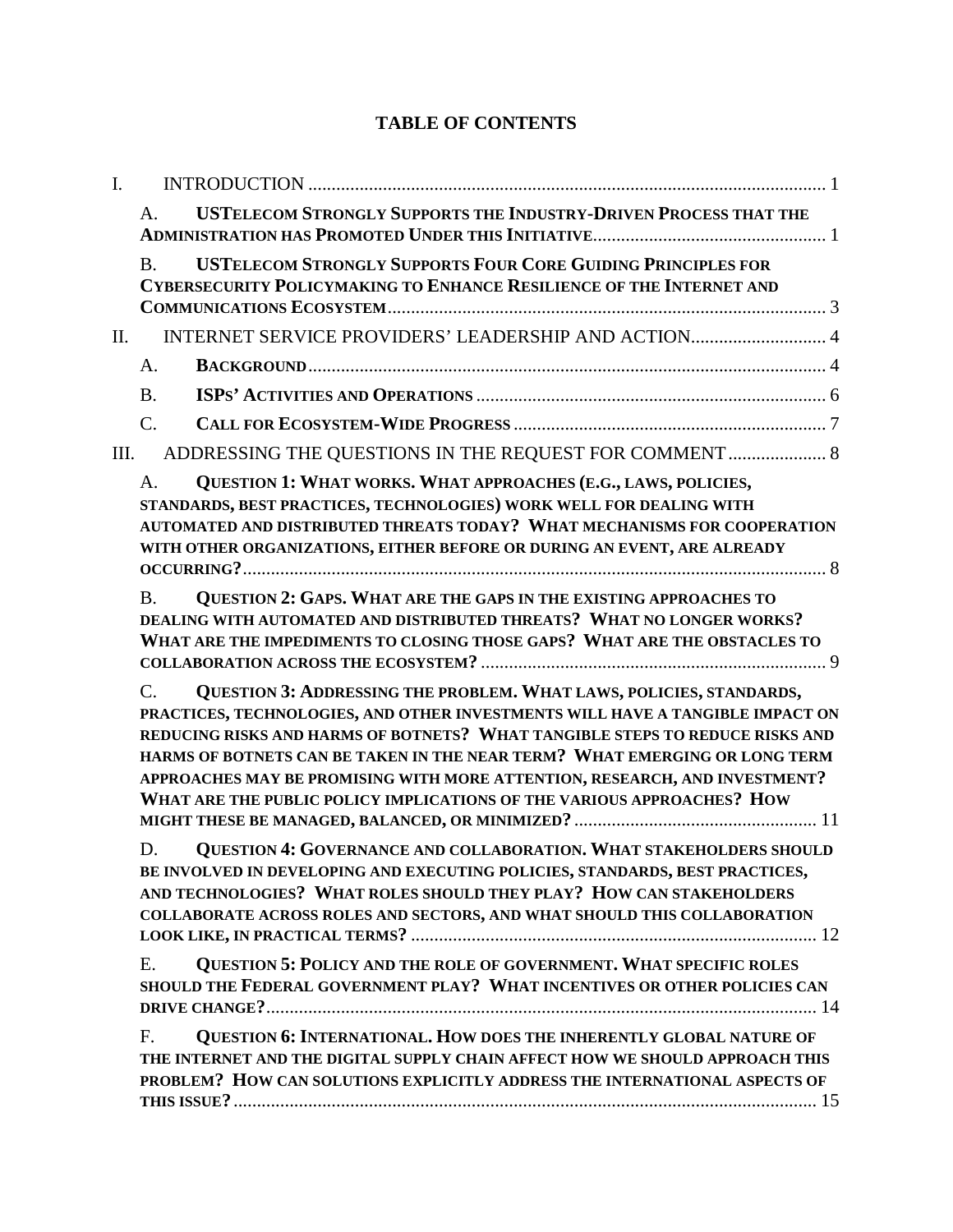| G. QUESTION 7: END USERS. WHAT CAN BE DONE TO EDUCATE AND EMPOWER USERS |  |
|-------------------------------------------------------------------------|--|
| AND DECISION-MAKERS, INCLUDING ENTERPRISES AND END CONSUMERS? 16        |  |
|                                                                         |  |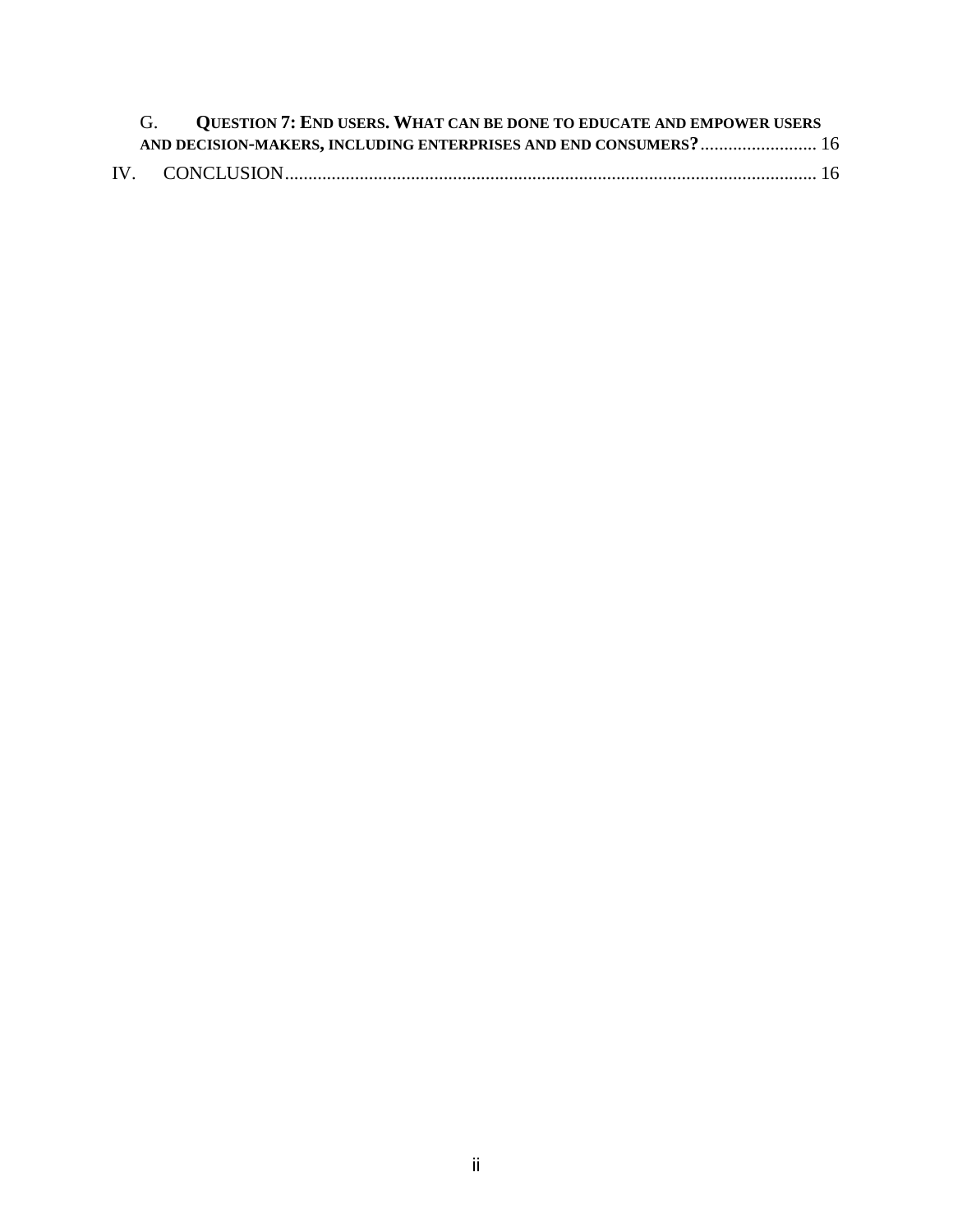# Before the **DEPARTMENT OF COMMERCE NATIONAL TELECOMMUNICATIONS AND INFORMATION ADMINISTRATION** Washington, DC 20230

| In the Matter of                           |                              |
|--------------------------------------------|------------------------------|
|                                            |                              |
| Promoting Stakeholder Action Against       | Docket No. 170602536-7536-01 |
| <b>Botnets and Other Automated Threats</b> |                              |

# **COMMENTS OF THE USTELECOM ASSOCIATION**

The USTelecom Association is pleased to respond to the National Telecommunications and Information Administration's ("NTIA") Request for Comment ("RFC") on actions that stakeholders in the internet and communications ecosystem can take to address automated and distributed threats such as botnets. $<sup>1</sup>$  $<sup>1</sup>$  $<sup>1</sup>$ </sup>

## <span id="page-3-0"></span>**I. INTRODUCTION**

 $\overline{a}$ 

## <span id="page-3-1"></span>*A.* **USTELECOM STRONGLY SUPPORTS THE INDUSTRY-DRIVEN PROCESS THAT THE ADMINISTRATION HAS PROMOTED UNDER THIS INITIATIVE**

USTelecom believes strongly that as a matter of first principle, industry-driven processes should be at the heart of cybersecurity policymaking. We therefore applaud the Administration for undertaking such a process aimed at reducing malicious botnets and other distributed and automated cyber threats as the centerpiece of Executive Order 13800, titled "Strengthening the Cybersecurity of Federal Networks and Critical Infrastructure." This ongoing initiative is robust, ambitious, and multifaceted; yet, at the same time, it is also clear, coherent, and easily navigable by industry players who do not have unlimited personnel or resources to apply to policy processes. This is a policymaking model that we strongly support and seek to promote.

<span id="page-3-2"></span><sup>1</sup> Department of Commerce, National Telecommunications and Information Administration, *Promoting Stakeholder Action Against Botnets and Other Automated Threats*, Request for Comments, 82 Fed. Reg. 27,042 (June 13, 2017) ("RFC").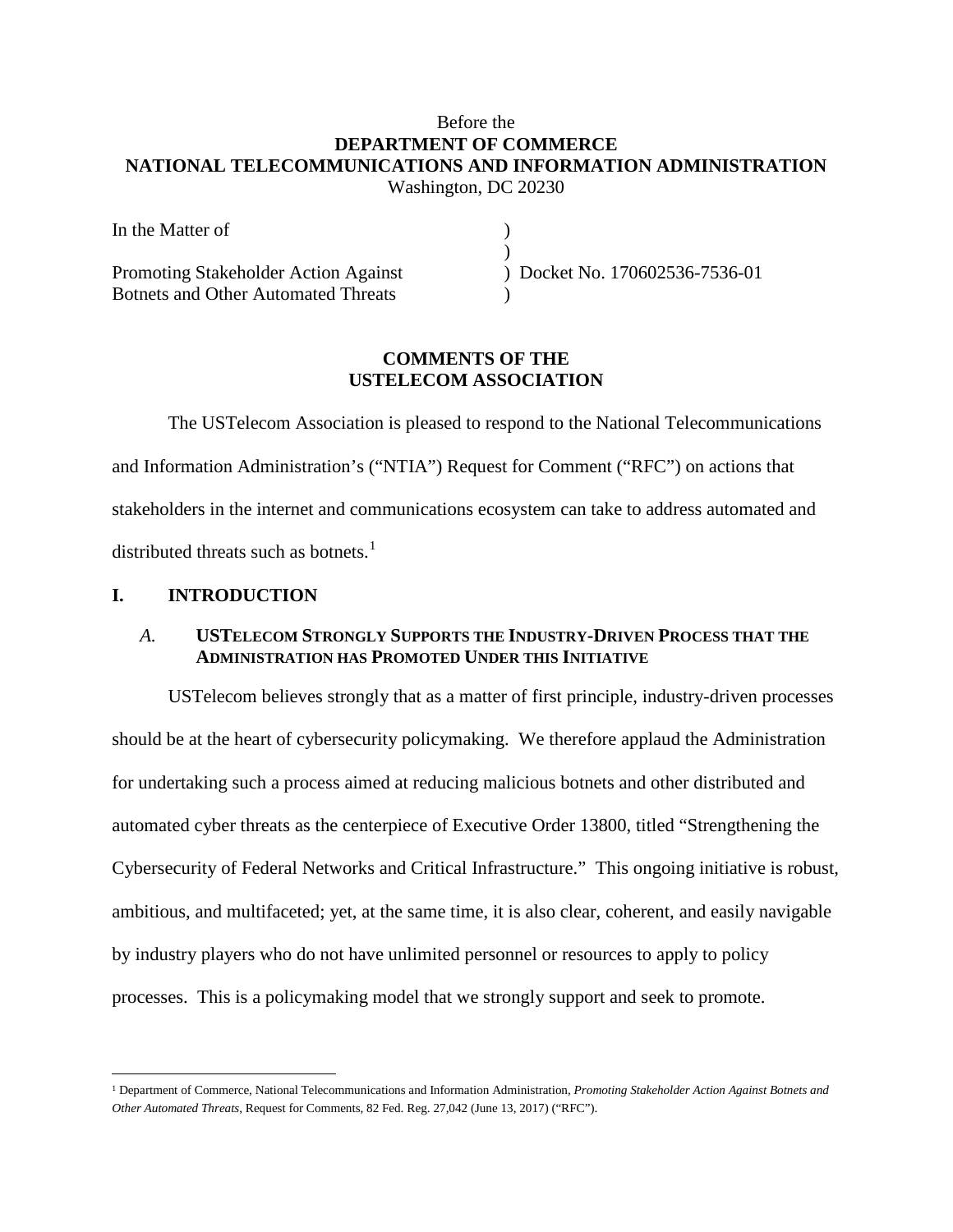First, we note that as with this RFC itself, the workshop on Enhancing Resilience of the Internet and Communications Ecosystem hosted at the National Institute of Standards and Technology's ("NIST") National Cybersecurity Center of Excellence ("NCCoE") on July 11-12 was a strikingly industry- and digital economy-oriented set of discussions and participants, characteristic of the Department of Commerce's ("Commerce") approach. As we discuss in greater detail in our answers to the questions below, this approach has been successful, for instance, in the process that NIST has instituted for industry to develop the Cybersecurity Framework and the ongoing IoT patching and updating multistakeholder process that NTIA is convening. Also, addressing the inherently international nature of this challenge – again, another Commerce trademark – was a prominent part of the discussions at the NIST workshop. It is not lost on USTelecom and its members that Commerce is the only Cabinet agency in the U.S. government whose primary core mission is promoting American business growth and innovation worldwide, and thus the Department is the natural part of government to convene broad industrywide processes like these.

Similarly, we note the promise of the Department of Homeland Security's ("DHS") primary focus in its co-leadership of this initiative with Commerce on another industry-led effort: its task to the National Security Telecommunications Advisory Committee ("NSTAC") to provide an expedited report on the technical and operational recommendations to reduce malicious botnets. One of our leading members, AT&T, is the co-chair of that important initiative, which dovetails with and complements the Commerce-led workstreams. Our members' unique and productive relationship with DHS through NSTAC, the Communications Sector Coordinating Council ("CSCC"), and the National Coordinating Center/Communications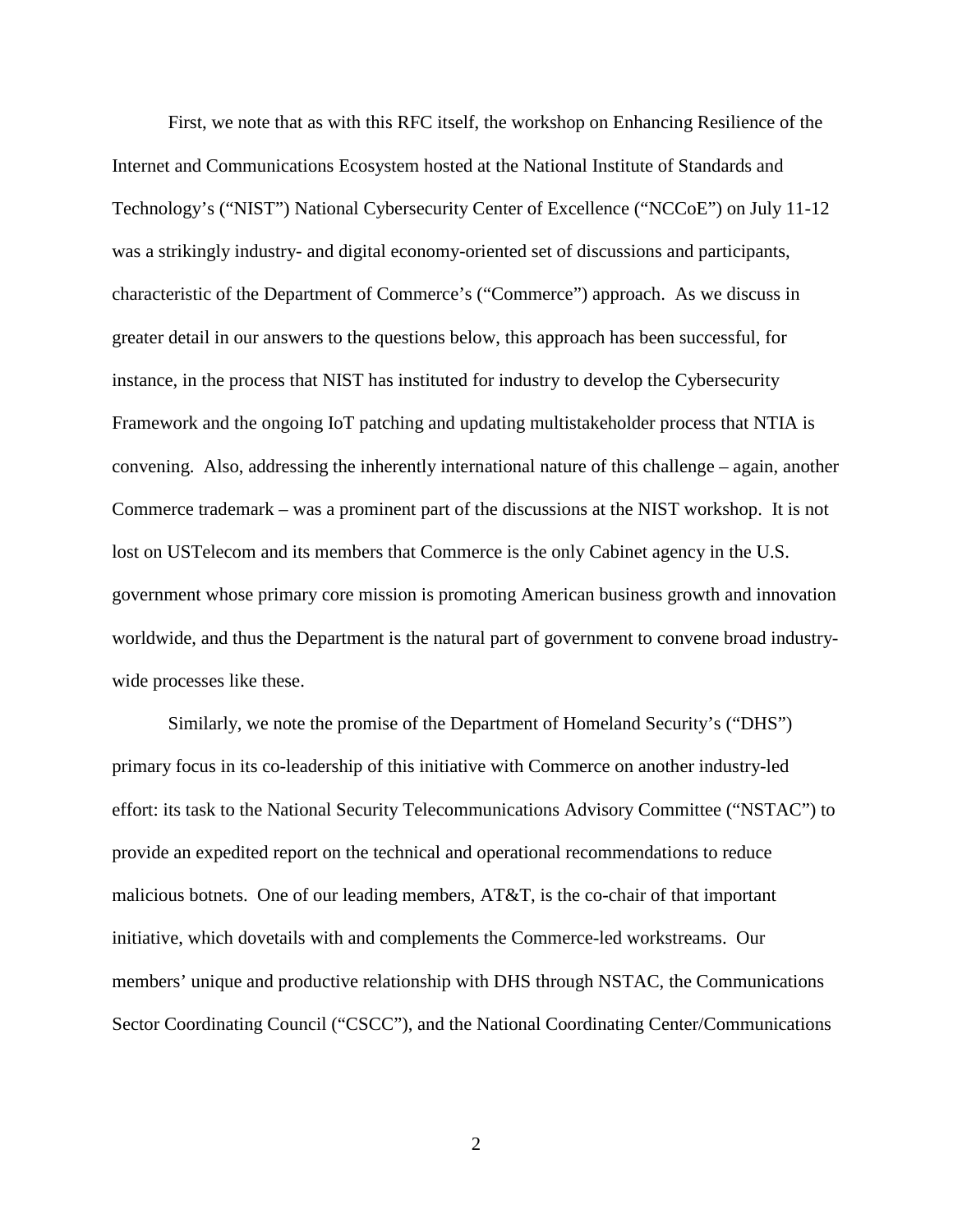Information Sharing and Analysis Center ("NCC/Comm ISAC") is indicative of the role that DHS can play in promoting an industry-led approach to critical infrastructure cybersecurity.

In this process, the complementary and mutually reinforcing roles that Commerce and DHS play in interfacing with industry are clear and well-coordinated. This framework of industry leadership facilitated through government's convening capabilities provides a strong foundation for powerful industry-government collaboration not only with Commerce and DHS, but with other elements of government – including the Department of Justice ("DoJ") and the Federal Bureau of Investigation ("FBI"), as well as the two regulatory authorities that are being consulted on this particular initiative, the Federal Trade Commission ("FTC") and the Federal Communications Commission ("FCC").

In short, industry is active, at the table, and eager to show that processes like this bring real progress. We have high expectations that this particular initiative will develop into similar longer-term and ongoing industry-led processes rather than trending back toward traditional topdown prescriptive government requirements and regulations that inherently prevent a true partnership between industry and government. To that end, USTelecom is bringing this spirit and strong momentum of industry leadership to its response to this RFC to promote concrete examples of real-world solutions as well as potential collective improvements that involve mutual collaboration across segments of the ecosystem.

## <span id="page-5-0"></span>*B.* **USTELECOM STRONGLY SUPPORTS FOUR CORE GUIDING PRINCIPLES FOR CYBERSECURITY POLICYMAKING TO ENHANCE RESILIENCE OF THE INTERNET AND COMMUNICATIONS ECOSYSTEM**

Many stakeholders and sectors of industry share – and promote – the following guiding principles for cybersecurity policy in general as particularly applicable to ecosystem-wide challenges such as those pertaining to reducing malicious botnets and other automated and distributed threats: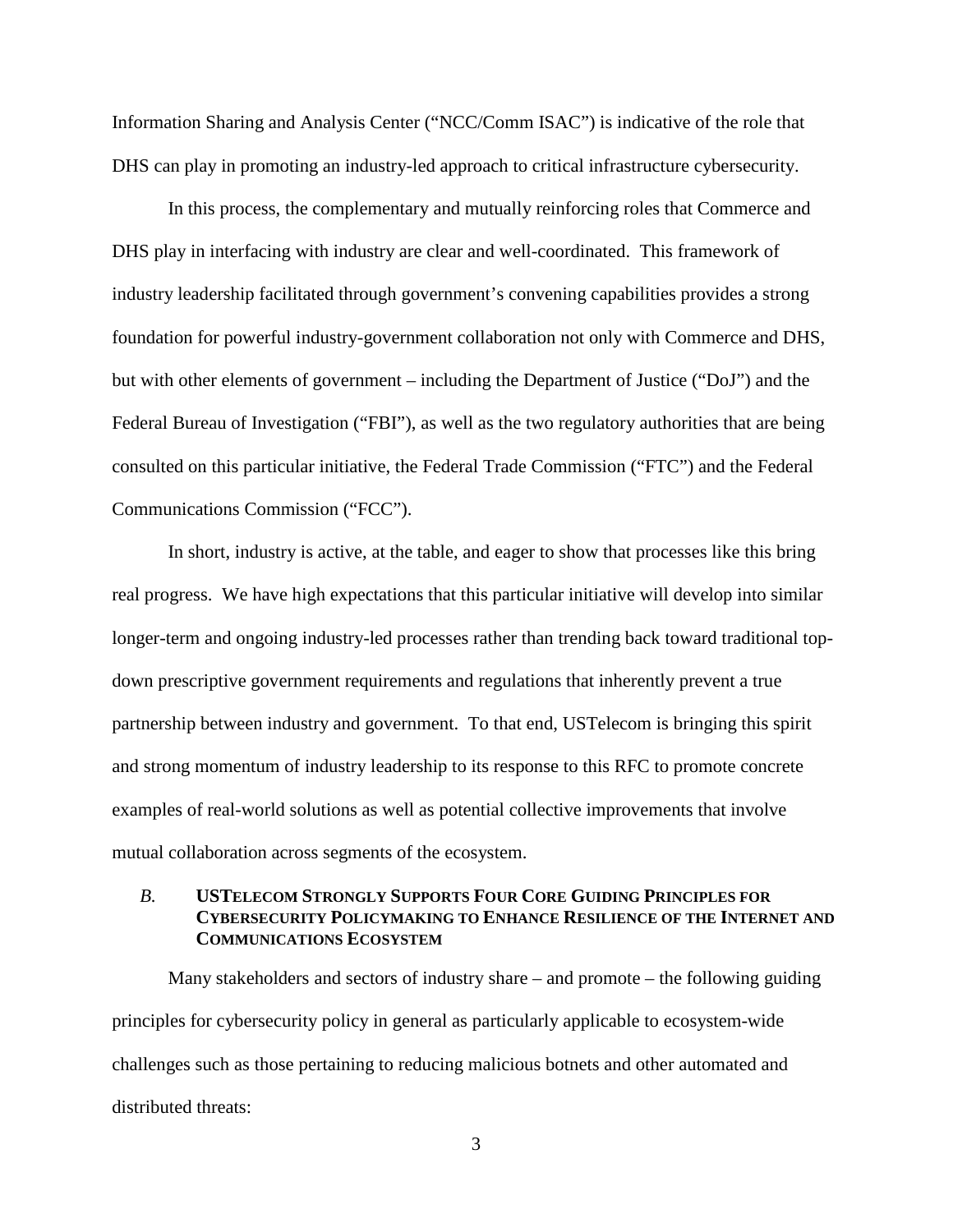- 1. We must embrace private sector leadership and market-driven innovation, and actively seek to harness these dynamics as the primary engines of effective cybersecurity solutions that can be deployed globally.
- 2. Dynamic, flexible approaches to cybersecurity rather than checklist compliance regulation – are a fundamental imperative to remain more nimble than the threat.
- 3. Cybersecurity is a shared responsibility of all players in the internet and communications ecosystem, and all stakeholders – including government, and enterprises, and consumers – must make improvements to address threats to the ecosystem. Therefore, government must move away from simplistic approaches that call on action from only one or two parts of the ecosystem.
- 4. Truly mutually beneficial teamwork between governments, companies, and consumers requires active partnership against bad actors, not top-down government requirements or punishment on the one hand or meaningless bromides about "public private partnership" on the other.

USTelecom strongly supports these principles as applicable to all aspects of cybersecurity policymaking, particularly in addressing ecosystem-wide challenges; therefore, they inform our responses below.

### <span id="page-6-0"></span>**II. INTERNET SERVICE PROVIDERS' LEADERSHIP AND ACTION**

#### <span id="page-6-1"></span>*A.* **BACKGROUND**

The challenge of malicious botnets and other distributed and automated cyber threats can only effectively be addressed by the entire ecosystem, and USTelecom and its members readily accept the responsibility that internet service providers ("ISPs") have as an important part of the multilayered and distributed solutions to this multilayered and distributed challenge. ISPs' efforts in this area have been fundamental to our central role in the internet and communications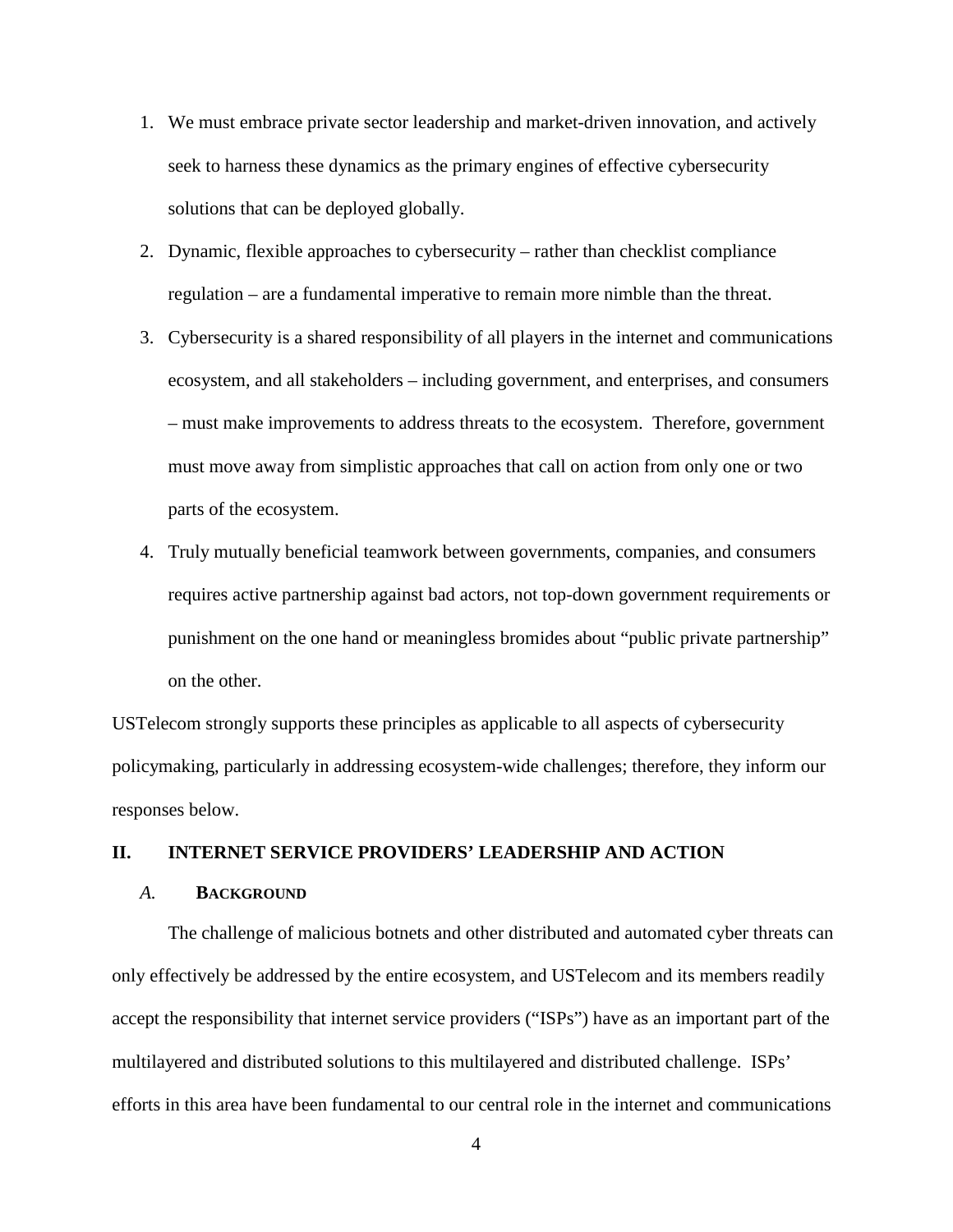ecosystem for decades. As the government has increased its policy focus on cybersecurity in recent years, these efforts have grown to include formal policy initiatives such as the Industry Botnet Working Group ("IBG") that the White House convened in  $2012.<sup>2</sup>$  $2012.<sup>2</sup>$  The IBG developed nine principles that remain relevant today:

- 1. Share Cybersecurity Responsibilities
- 2. Coordinate Across Sectors
- 3. Confront the Problem Globally
- 4. Report Lessons Learned
- 5. Educate Users
- 6. Preserve Flexibility
- 7. Promote Innovation
- 8. Respect Privacy

 $\overline{a}$ 

9. Navigate the Legal Environment

The IBG was active for a period of time, but after establishing the nine principles, many key players in the ecosystem gradually stopped participating and the ISPs were left to implement the principles. This experience shows that the government's – in that case, the White House's – convening role is critical for keeping all players in the ecosystem at the table.

Still, leading ISPs advanced this initiative in a working group under the Communications Reliability, Security and Interoperability Council ("CSRIC"), an FCC-convened private sector advisory committee. Through this CSRIC effort, ISPs developed the Anti-Bot Code of Conduct ("ABC") for Internet Services Providers, which was subsequently promoted in a public

<span id="page-7-0"></span><sup>2</sup> *See* White House Announces Public-Private Partnership Initiatives to Combat Botnets, a[t http://2010-2014.commerce.gov/news/press](http://2010-2014.commerce.gov/news/press-releases/2012/05/30/white-house-announces-public-private-partnership-initiatives-combat-b.html)[releases/2012/05/30/white-house-announces-public-private-partnership-initiatives-combat-b.html.](http://2010-2014.commerce.gov/news/press-releases/2012/05/30/white-house-announces-public-private-partnership-initiatives-combat-b.html)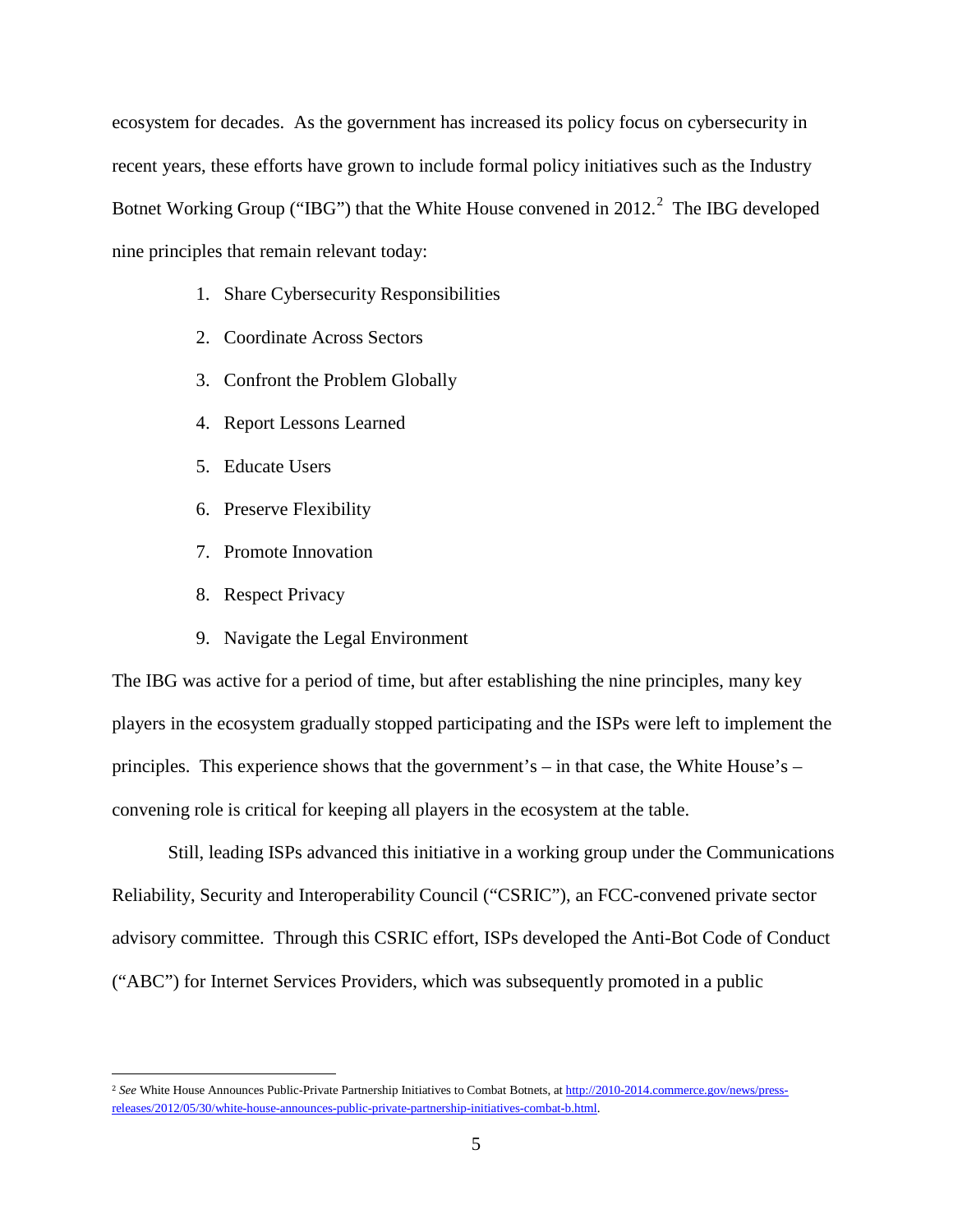commitment by the country's largest ISPs, including USTelecom members.<sup>[3](#page-8-1)</sup> In 2014, the FCC followed up with a Public Notice seeking a progress check on these and related issues. The FCC explicitly sought input from stakeholders throughout the internet and communications ecosystem,<sup>[4](#page-8-2)</sup> but only ISPs responded to the FCC's call for information and engagement. Our members' in-depth technical presentations to FCC staff on these matters illuminated that ISPs' robust efforts at botnet reduction, while fundamental to our basic business operations and centrally important in the ecosystem, are not alone sufficient to address the challenge without activity and progress on these matters throughout the ecosystem.

## <span id="page-8-0"></span>*B.* **ISPS' ACTIVITIES AND OPERATIONS**

 $\overline{a}$ 

As detailed in the Industry Technical White Paper issued by the CSCC on July 17, 2017,<sup>[5](#page-8-3)</sup> ISPs have worked to identify known botnet command and control sites, to filter or sinkhole traffic between infected computers and botnet hosts, and to identify end user computers communicating with known botnet hosts. Our members are able to block ports where appropriate and also notify consumers and provide remediation tools. For enterprise business customers, our members offer sophisticated managed security services and have built robust threat analytics to identify and stop threats before they reach the end user. We also work closely with law enforcement to shut down malicious botnet hosts.

<span id="page-8-1"></span><sup>3</sup> *See* CSRIC III Working Group 7 Final Report, U.S. Anti-Bot Code of Conduct (ABCs) for Internet Service Providers (ISPs), March 2012, at [https://transition.fcc.gov/bureaus/pshs/advisory/csric3/CSRIC-III-WG7-Final-ReportFinal.pdf,](https://transition.fcc.gov/bureaus/pshs/advisory/csric3/CSRIC-III-WG7-Final-ReportFinal.pdf) and Final Report, Barrier and Metric Considerations, March 2013, a[t https://transition.fcc.gov/bureaus/pshs/advisory/csric3/CSRIC\\_III\\_WG7\\_Report\\_March\\_%202013.pdf.](https://transition.fcc.gov/bureaus/pshs/advisory/csric3/CSRIC_III_WG7_Report_March_%202013.pdf) <sup>4</sup> *See* FCC Public Safety and Homeland Security Bureau Requests Comment on Implementation of CSRIC III Cybersecurity Best Practices, July

<span id="page-8-2"></span><sup>25, 2014,</sup> at [https://apps.fcc.gov/edocs\\_public/attachmatch/DA-14-1066A1.pdf](https://apps.fcc.gov/edocs_public/attachmatch/DA-14-1066A1.pdf) ("[the FCC] seeks comment from ISPs, the Internet community, consumer organizations, and the broader public on the implementation and effectiveness of the CSRIC III recommendations and/or alternatives that stakeholders have developed since the time of the CSRIC's original work to address these challenges. The purpose of this Public Notice is to promote a robust, stakeholder-driven discourse drawing on broad perspectives from throughout the cyber ecosystem to provide the communications sector and the Commission new information, insights and situational awareness regarding innovative solutions to these particular cyber risks.").

<span id="page-8-3"></span> $5$  Communications Sector Coordinating Council, Industry Technical White Paper, July 17, 2017, at https://www.comms-scc.org/botnets.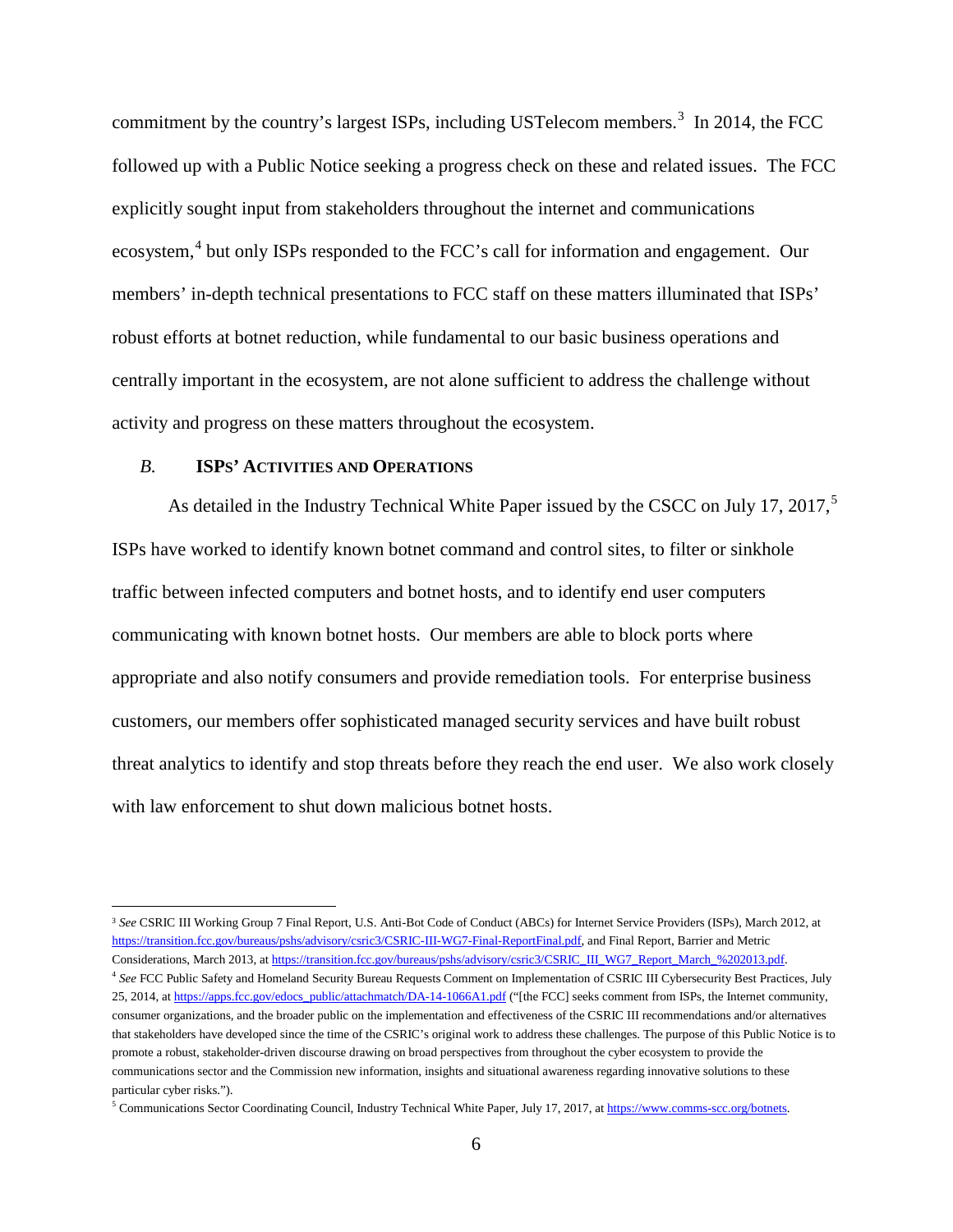Notwithstanding these significant efforts that are core to our operations, there remain crucial challenges and limitations on those efforts that ISPs are not in a position to address. For example, an increasing percentage of internet traffic today is encrypted, and blocking tactics are a tool suited to targeted circumstances rather than wide-scale deployment; further, although most large U.S. network service providers have implemented IP filtering or source address validation using IETF best common practices such as BCP 38 and 84, even these solutions are not foolproof, as over 30 percent of the overall IP address space can still be spoofed.<sup>[6](#page-9-1)</sup>

In many cases, more aggressive automated action on the part of ISPs to mitigate botnets is fraught with risks. Often, a "command & control" server for a botnet is not completely under the control of the malicious bot herder, and therefore blindly applying a botnet mitigation method such as filtering the IP address would prevent all the services that share the resource (e.g. DNS, shared server, or service) from being accessible. In short, without full knowledge of the device, application and traffic flowing between the network service provider and customer, a network service cannot blindly filter the traffic to that end-point without potentially violating service level agreements or negatively impacting critical services.

#### <span id="page-9-0"></span>*C.* **CALL FOR ECOSYSTEM-WIDE PROGRESS**

Rather than focusing exclusively on how to mitigate botnet attacks once they are underway, all stakeholders in the internet and communications ecosystem must take bold new steps to prevent them in the first place. ISPs have implemented and will continue to implement powerful measures to secure against botnets and other cyber threats, but ISP efforts alone cannot sufficiently address these threats and vulnerabilities. This is a span of control issue and requires

<span id="page-9-1"></span><sup>6</sup> *See* Cisco Public White Paper, *Encrypted Traffic Analytics* (© 2017), a[t https://www.cisco.com/c/dam/en/us/solutions/collateral/enterprise](https://www.cisco.com/c/dam/en/us/solutions/collateral/enterprise-networks/enterprise-network-security/nb-09-encrytd-traf-anlytcs-wp-cte-en.pdf)[networks/enterprise-network-security/nb-09-encrytd-traf-anlytcs-wp-cte-en.pdf](https://www.cisco.com/c/dam/en/us/solutions/collateral/enterprise-networks/enterprise-network-security/nb-09-encrytd-traf-anlytcs-wp-cte-en.pdf) (noting that Gartner estimates that 80 percent of internet traffic will be encrypted by 2019); and Center for Applied Internet Data Analysis, *State of IP Spoofing*, a[t https://spoofer.caida.org/summary.php.](https://spoofer.caida.org/summary.php)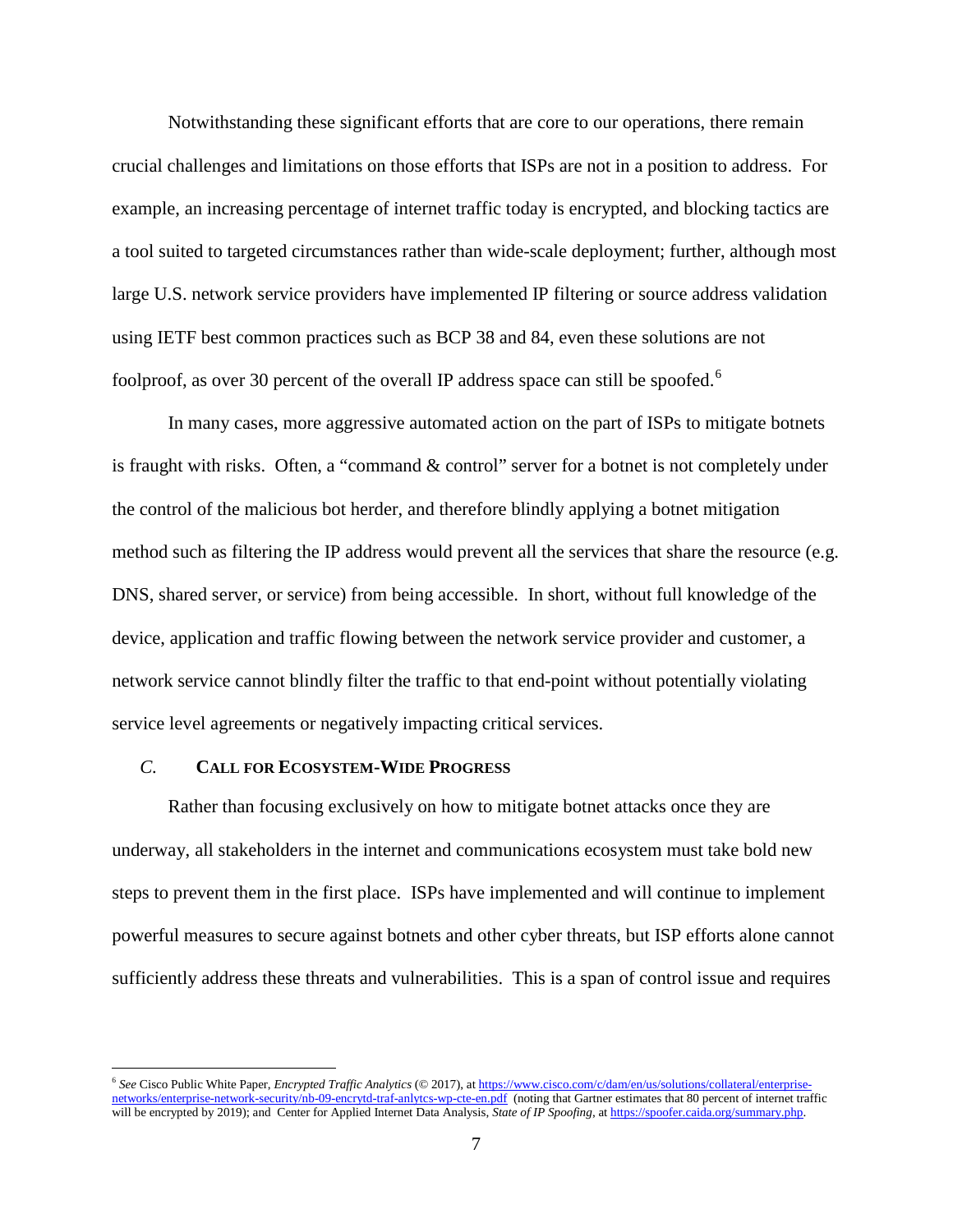the involvement of the entire ecosystem as the dynamic and innovative internet economy deploys devices and applications outside the control capabilities of an ISP at an increasingly rapid pace.

We welcome the active participation of other important players in the internet and communications ecosystem. To be clear, we readily accept ISPs' important role in addressing these challenge, and we are pleased that the attention this initiative under the Executive Order has brought to this issue has increased the depth of understanding that malicious botnets and other automated and distributed cyber threats constitute an ecosystem-wide challenge that requires a holistic ecosystem-wide suite of distributed and multilayered solutions. To that end, we reaffirm the CSCC Industry Technical White Paper's six recommendations for attack mitigation<sup>[7](#page-10-2)</sup> and three recommendations to improve endpoint security,<sup>[8](#page-10-3)</sup> and we offer the following further comment in response to the seven questions in NTIA's RFC.

#### <span id="page-10-0"></span>**III. ADDRESSING THE QUESTIONS IN THE REQUEST FOR COMMENT**

<span id="page-10-1"></span>*A.* **QUESTION 1: WHAT WORKS. WHAT APPROACHES (E.G., LAWS, POLICIES, STANDARDS, BEST PRACTICES, TECHNOLOGIES) WORK WELL FOR DEALING WITH AUTOMATED AND DISTRIBUTED THREATS TODAY? WHAT MECHANISMS FOR COOPERATION WITH OTHER ORGANIZATIONS, EITHER BEFORE OR DURING AN EVENT, ARE ALREADY OCCURRING?**

The NIST Cybersecurity Framework process has been successful because it has given the private sector ownership of cyber risk management. USTelecom and our members led the most in-depth and far-reaching effort to implement the Framework to date: the groundbreaking initiative under the CSRIC IV Working Group 4 (WG 4) from 2014 to 2015 through which over 100 cybersecurity experts developed guidance for companies in all five segments of the

<span id="page-10-2"></span><sup>7</sup> *See* CSCC Industry Technical White Paper, July 17, 2017, *supra* at note 5, recommendations for Attack Mitigation: (1) Encourage continued migration to all IPV6. (2) Ensure that shared cyber threat information is actionable and tailored to meet the needs of recipients. (3) Include prenegotiated provisions for traffic filtering in transit and peering agreements. (4) Streamline the law enforcement takedown process. (5) Encourage ICANN, registries and registrars to adopt the fast flux mitigation technique  $8$  See CSCC Industry Technical White Paper, July 17, 2017, *supra* at note 5, recommendations for Endpoint Prevention: (1) Ensure all end points

<span id="page-10-3"></span>including IoT devices adhere to industry developed security standards. (2) Ensure end-points are running up-to-date software. (3) IoT devices should use network isolation or network-based filtering techniques for any communications to cloud-based services.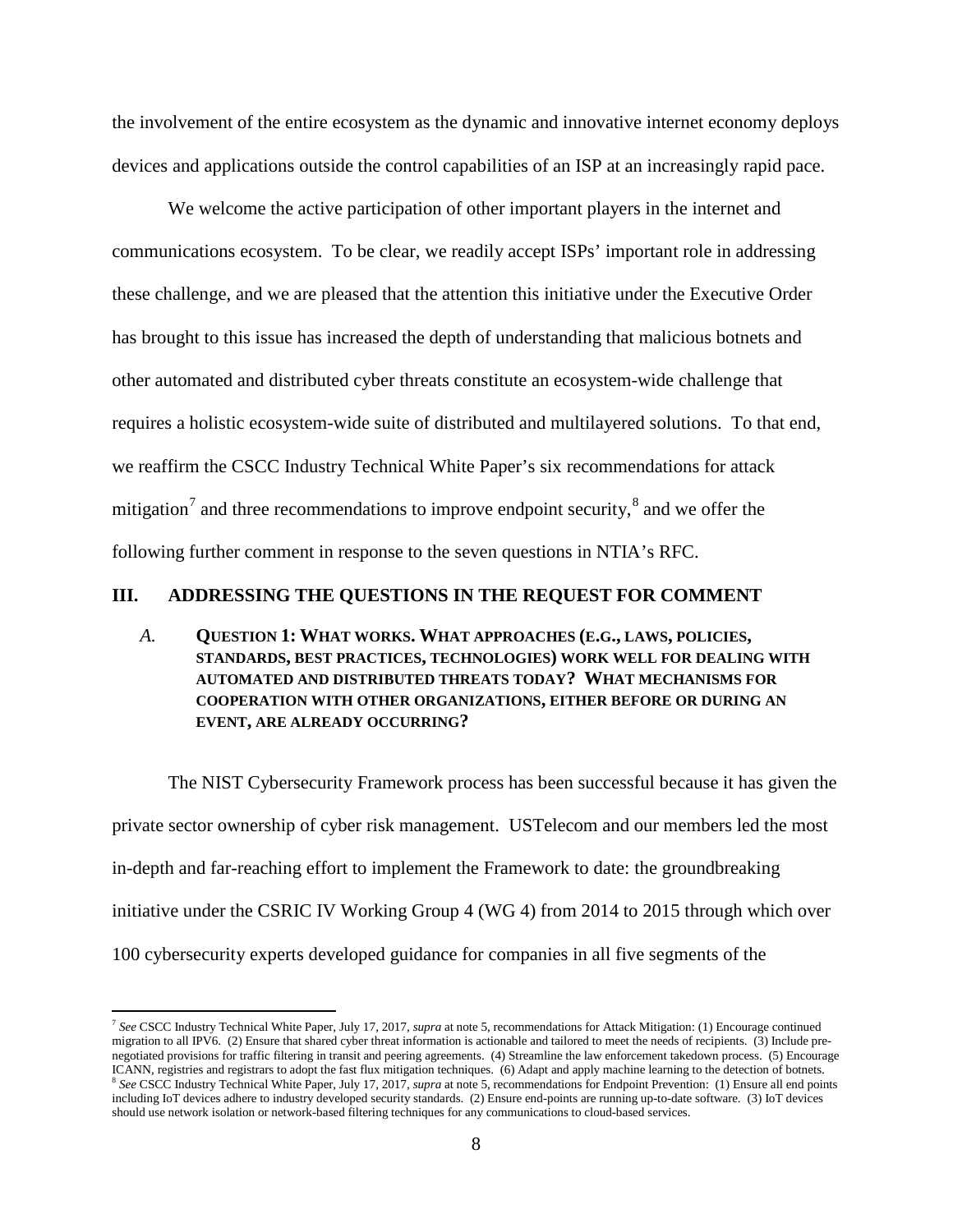communications sector to use the Framework.<sup>[9](#page-11-1)</sup> Similarly, as mentioned above, the NTIA multistakeholder processes on vulnerability research/disclosure and IoT security patching/updating are models for future work to tackle discrete problems (including important aspects of the botnet challenge), and DHS's engagement with the NSTAC and the CSCC provide additional venues for industry leadership.

These processes provide a model for cybersecurity policymaking. In this botnet reduction initiative and beyond, further processes like these will give the private sector stakeholders whose own interests are on the line the ability to develop solutions that they own, that work for them in the real world, and that they can adapt to meet fast-changing cybersecurity needs. The contrary approach – rigid, prescriptive requirements dictated by government – is antithetical to the ongoing, ever-improving processes that are necessary to secure cyberspace. We need dynamic solutions that are always looking for a better answer to threats that are always improving. Minimum proficiency checklists are the opposite of what is needed.

Along the same lines of market-oriented solutions, the demand side of this market can be very powerful. ISPs have high security standards that we expect our vendors to implement, and we utilize risk management programs that are benchmarked against the Cybersecurity Framework and attain external security certifications such as ISO27001. As part of these efforts, we seek suppliers who deliver products and services that perform to best practices to ensure network integrity. Thus critical infrastructure demand for secure products and services is an engine for driving the market to address the botnet issue and other security threats.

#### <span id="page-11-0"></span>*B.* **QUESTION 2: GAPS. WHAT ARE THE GAPS IN THE EXISTING APPROACHES TO DEALING WITH AUTOMATED AND DISTRIBUTED THREATS? WHAT NO LONGER**

<span id="page-11-1"></span><sup>9</sup> *See* CSRIC IV Working Group 4 Final Report, Cybersecurity Risk Management and Best Practices, March 2015, at [https://transition.fcc.gov/pshs/advisory/csric4/CSRIC\\_IV\\_WG4\\_Final\\_Report\\_031815.pdf.](https://transition.fcc.gov/pshs/advisory/csric4/CSRIC_IV_WG4_Final_Report_031815.pdf) The five segments of the communications sector that the Working Group 4 report analyzed individually include wireline, wireless, cable, broadcast, and satellite communications.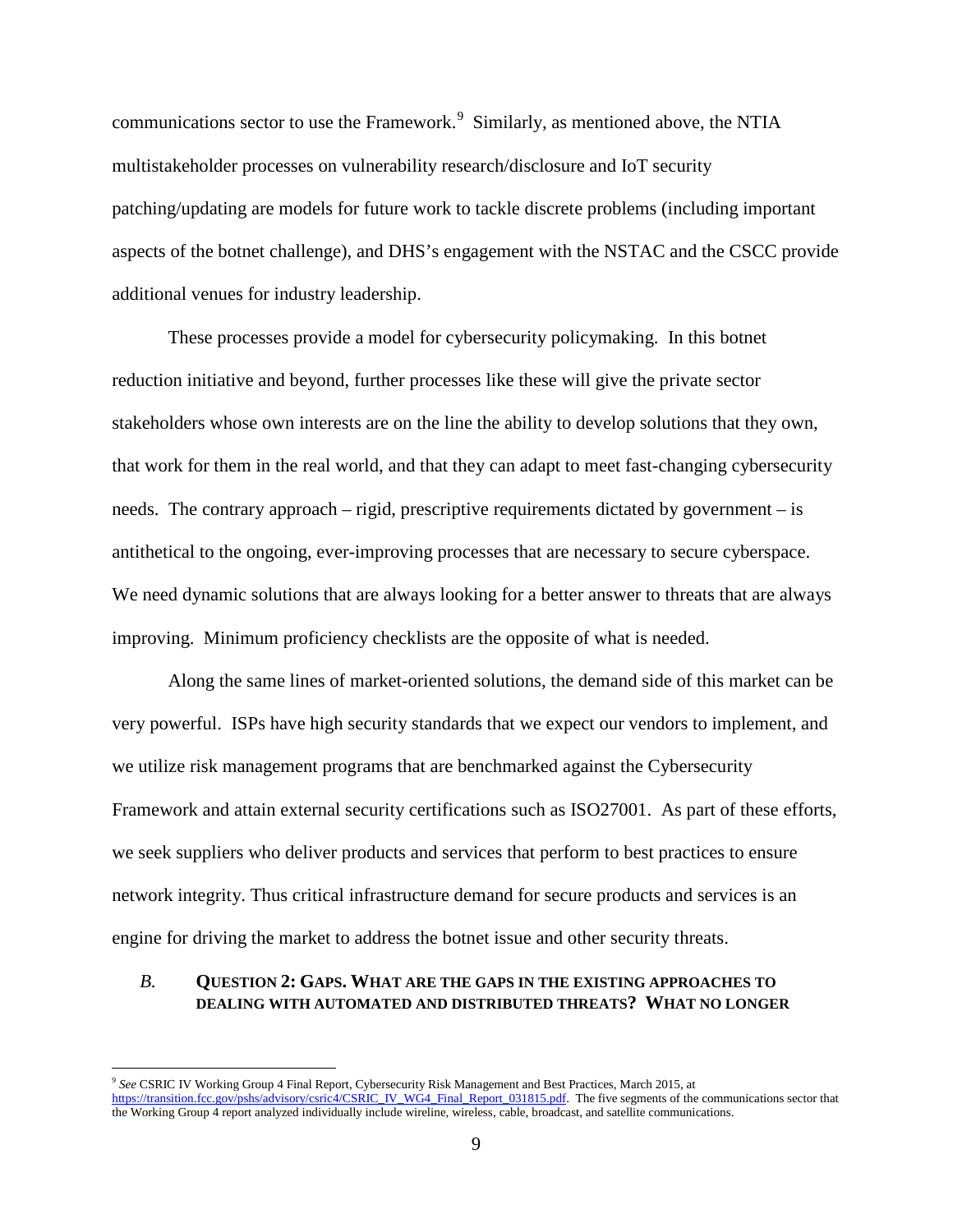#### **WORKS? WHAT ARE THE IMPEDIMENTS TO CLOSING THOSE GAPS? WHAT ARE THE OBSTACLES TO COLLABORATION ACROSS THE ECOSYSTEM?**

The primary gaps in existing approaches to this challenge pertain to situational awareness between the components of the ecosystem regarding both the threats themselves and also the roles of the relevant players in addressing those threats. In order for the ecosystem to develop an "immune system"-type of capability to address these distributed threats, stakeholders throughout the ecosystem need to be collectively better poised for coordinated action than the malicious actors are. Given the dynamism of the threat, market-driven solutions are the best way to address these challenges, because the only defenses that can constantly adapt as quickly as the threat are market-driven solutions.

Developing and deploying these solutions will require efficient teamwork – collaboration by design – which requires each team member to be aware of how responsibility is spread among them. Collaboration by design must account for the highly diverse and distributed complexity of the internet and communications ecosystem in all its human and automated components. This intricate system is composed of disparate players from throughout the private sector consumer and enterprise marketplace, academia, civil society, local governments and national governments worldwide. In virtually all cases, the individual stakeholders who comprise this ecosystem do not know each other and will never meet except through common use of the Internet Protocol; still, we must collectively design and implement collaborative processes such that these disparate stakeholders are exquisitely well prepared at all times to spring into action and play their specific roles in meeting cyber threats.

ISPs have unique visibility on these dynamics, but there are technical, legal, and practical obstacles to simplistic solutions that would rely exclusively on ISPs. For instance, an overwhelming amount of botnet traffic comes from unsecured end-points from outside the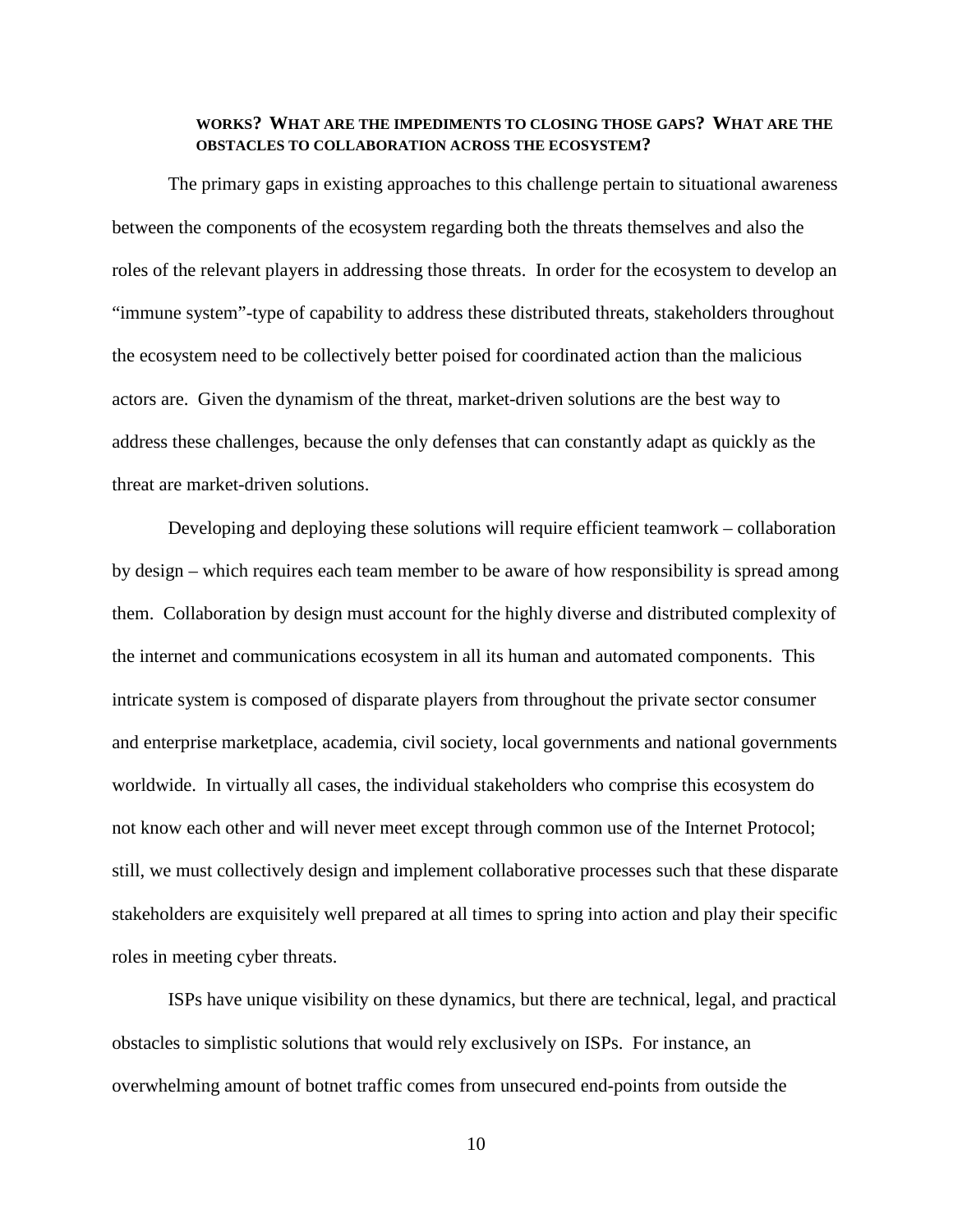United States that are not receiving software updates. This underscores the need for U.S. government international diplomatic leadership and also consistent support for market solutions that harness the dynamism and innovation of the global marketplace for information and communications technology.

<span id="page-13-0"></span>*C.* **QUESTION 3: ADDRESSING THE PROBLEM. WHAT LAWS, POLICIES, STANDARDS, PRACTICES, TECHNOLOGIES, AND OTHER INVESTMENTS WILL HAVE A TANGIBLE IMPACT ON REDUCING RISKS AND HARMS OF BOTNETS? WHAT TANGIBLE STEPS TO REDUCE RISKS AND HARMS OF BOTNETS CAN BE TAKEN IN THE NEAR TERM? WHAT EMERGING OR LONG TERM APPROACHES MAY BE PROMISING WITH MORE ATTENTION, RESEARCH, AND INVESTMENT? WHAT ARE THE PUBLIC POLICY IMPLICATIONS OF THE VARIOUS APPROACHES? HOW MIGHT THESE BE MANAGED, BALANCED, OR MINIMIZED?**

Per Question 1, we recommend that, in the immediate future, government and industry stakeholders should invest resources into Commerce's NIST, NCCoE and NTIA processes and DHS's NSTAC and SCC processes.

Further, per the CSCC's recommendation to streamline bot takedown processes, DoJ and FBI should use a similar industry-led model, coordinated closely with Commerce, DHS, and the State Department so as to avoid duplicating efforts, to further develop the productive relationship that exists between ISPs and law enforcement on these operations.<sup>[10](#page-13-1)</sup> The increasing ubiquity of connected devices in homes and enterprises underscores the need for this productive relationship to continue to advance in the future; a takedown of a botnet that controls IoT devices, for instance, could disrupt consumers' and businesses' connected environments in complex practical and even physical ways that are far more complex than the effects of a takedown in the pre-IoT era (*e.g.*, temporary loss of internet connectivity to individual computers).

Additionally, Commerce should convene similar industry-driven processes to promote the design and deployment throughout the global market of applications, services, and end-points

<span id="page-13-1"></span> $10$  Individual USTelecom members generally feel that botnet takedown activities with law enforcement have become increasingly wellcoordinated and efficient in recent years, including an improved understanding of ISP operational and legal needs in various takedown circumstances.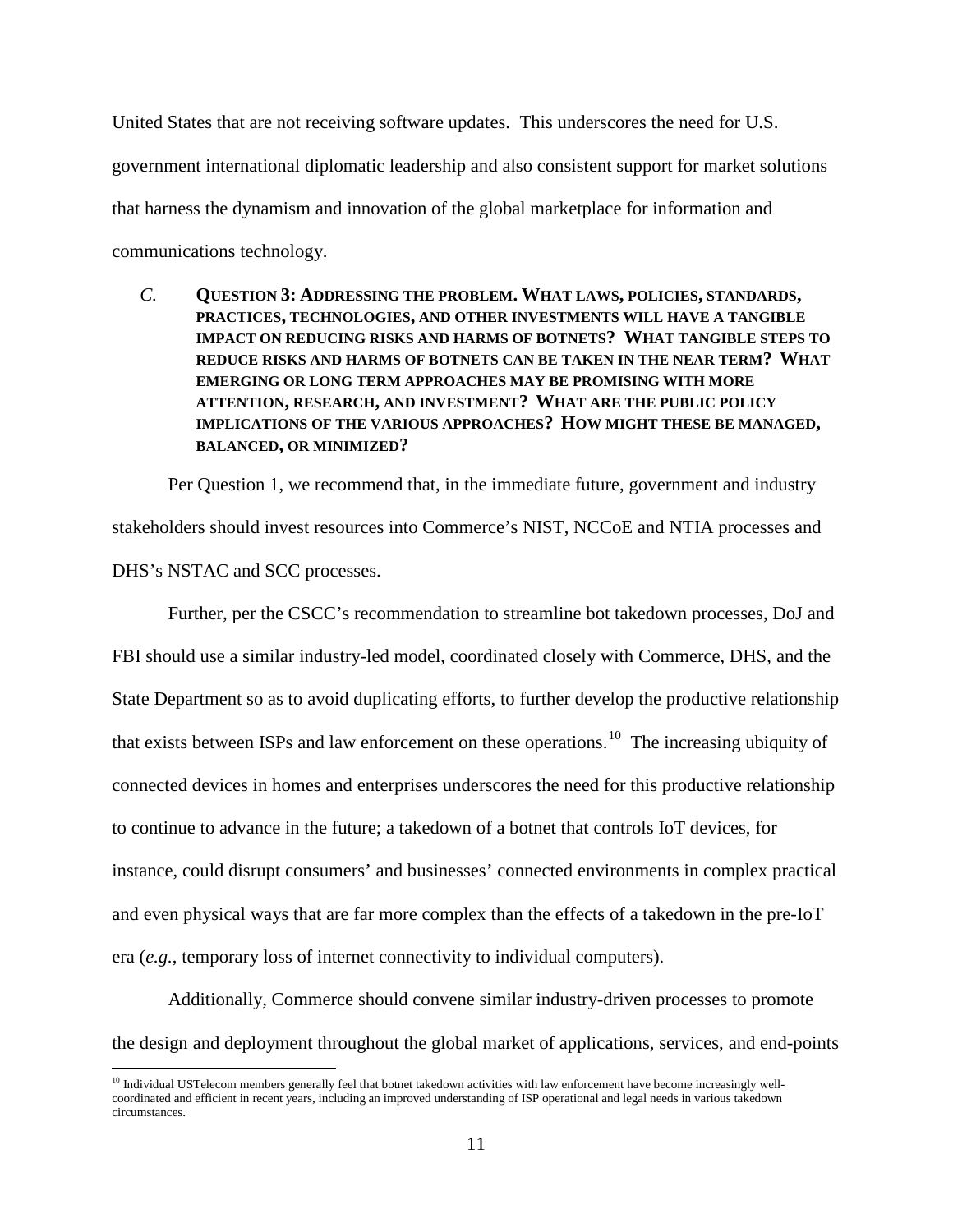that perform to the highest standards and cybersecurity best practices such as supporting automated software updates and providing updates as needed in a timely manner. As discussed further below, government and industry should initiate further efforts to advance new distributed approaches such as the promising solutions that are developing in the market in the space between the ISPs and devices such as manufacturer usage descriptions (or "MUDs"), "smart routers," middleware, cloud-based IoT security solutions, and network isolation and filtering.

Over the longer term, we recommend that these government-facilitated private sectordriven processes should be the foundation and engine of all policymaking activities regarding cybersecurity; as such, the government should invest in sufficient funding and government employees to enable these processes. There is a vast disparity between the funding and personnel applied to government-only cyber activities as compared to the funding and personnel dedicated to industry-facing activities at Commerce, DHS and DoJ/FBI. While we recognize the importance of government cybersecurity capabilities, the gross shortfall in investment in the parts of the government that support industry-driven cybersecurity processes and industrygovernment collaboration constitutes a long term threat to our national security, as it creates a bottleneck for crucial industry input and solutions.

## <span id="page-14-0"></span>*D.* **QUESTION 4: GOVERNANCE AND COLLABORATION. WHAT STAKEHOLDERS SHOULD BE INVOLVED IN DEVELOPING AND EXECUTING POLICIES, STANDARDS, BEST PRACTICES, AND TECHNOLOGIES? WHAT ROLES SHOULD THEY PLAY? HOW CAN STAKEHOLDERS COLLABORATE ACROSS ROLES AND SECTORS, AND WHAT SHOULD THIS COLLABORATION LOOK LIKE, IN PRACTICAL TERMS?**

The broad internet and communications ecosystem was a major focus area in the CSRIC WG4 effort to adapt the Cybersecurity Framework to various communication segments, and a sub-group leading this effort identified 27 unique ecosystem categories (e.g., hardware vendors, operating-system vendors, backbone network operators) that together form a complex system of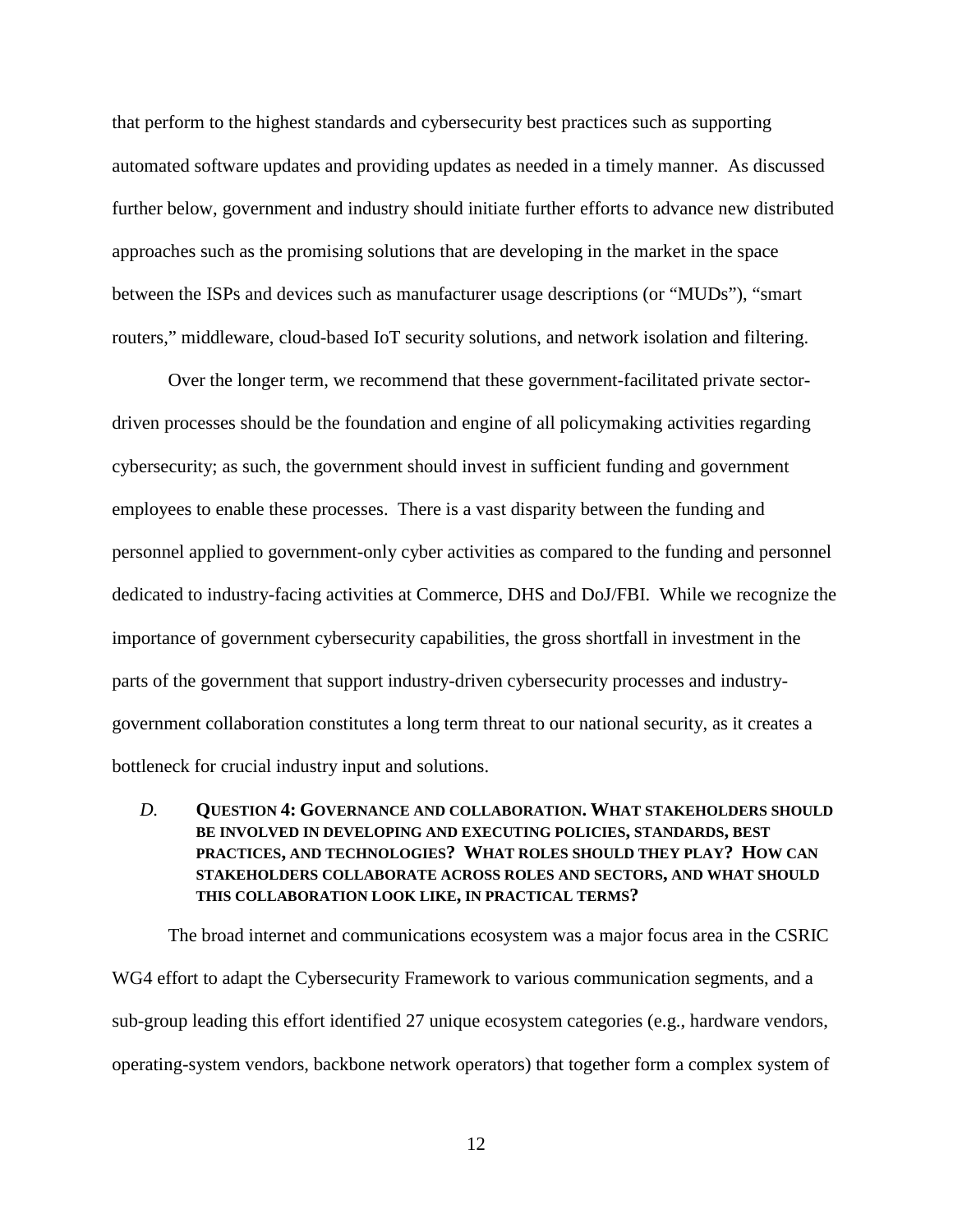cybersecurity interdependencies.<sup>[11](#page-15-0)</sup> A clear take-away from this effort was that effective management of cybersecurity risk requires significant participation from multiple stakeholders from the enterprise level up through the broader sector level. However, the various responsibilities of the 27 components of the ecosystem identified in the WG4 report are unclear and in most cases altogether unknown. This creates a scenario that is ripe for the fallacy of utopian solutions narrowly focused on one or two components of the ecosystem – for instance, that ISPs can simply be empowered to shut down all botnets, or that devices can be universally secure, or that consumers can become omniscient. We call for a follow-up NTIA multistakeholder process to look specifically at the questions of which stakeholders are legally and financially responsible for what – in other words, how specifically do the stakeholders "share responsibility"?

End-point devices are obviously crucial to this challenge, and concerted efforts in industry to promote NIST and NTIA stakeholder driven consensus processes to improve device security would be valuable. The same is true for software applications providers, which have a key role to play in ecosystem and need to have a prominent seat at the table. As with other important components of the ecosystem, namely ISPs, prescriptive and static compliance requirements are not the answer for devices and software. Compliance checklists for these elements could be a perilous path toward compliance checklists for other players as well.

As with other in-depth discussions of these issues, the NIST/NCCoE workshop on July 11-12 illuminated that there is no single panacea to this challenge; instead, it is an ecosystemwide challenge with a need for multi-layered and distributed solutions. There were many comments at the workshop that began with a focus on single solutions, but those discussions ultimately illuminated the practical complexity of fully implementing any single solution, and

<span id="page-15-0"></span><sup>11</sup> CSRIC IV Working Group 4 Final Report, Cybersecurity Risk Management and Best Practices, March 2015, *supra* at note 9.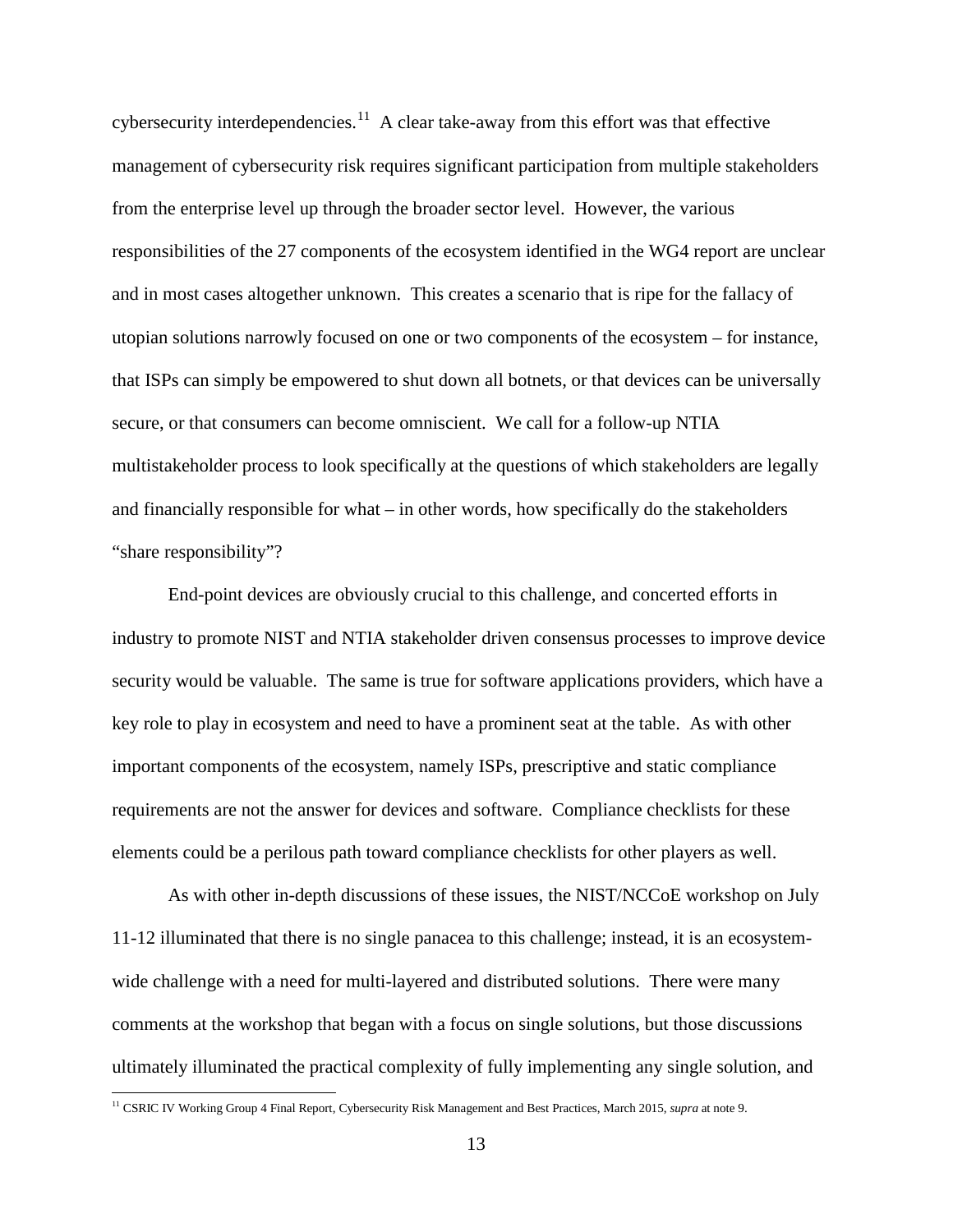the futility of any one approach as a sufficient solution. Instead of an exclusive focus on one or two sets of stakeholders – important as ISPs and devices are to meeting this challenge – there are also promising solutions that are developing in the market in the space between the ISPs and devices such as those noted above in Question 3. In the coming year and beyond, Commerce should charter a well-coordinated industry-led effort to explore the possibilities – and also the limits – of this growing competitive market and promote promising solutions.

Beyond its crucial convening role, government can also promote important assistance for the private sector (particularly small and mid-sized businesses) to implement secure solutions and support industry efforts to build consumer and enterprise awareness of the threats and simple steps they can take to mitigate the risks. Government is also necessary for the international collaboration and coordination that is imperative to addressing this global challenge.

## <span id="page-16-0"></span>*E.* **QUESTION 5: POLICY AND THE ROLE OF GOVERNMENT. WHAT SPECIFIC ROLES SHOULD THE FEDERAL GOVERNMENT PLAY? WHAT INCENTIVES OR OTHER POLICIES CAN DRIVE CHANGE?**

Stepping back from the specifics articulated above, the government's fundamental and primary role must be to support the companies that are our country's front line defenders against sophisticated criminal and nation-state adversaries. Government must always be unequivocally on the same side as its industry partners, working in supportive partnership against malicious adversaries rather than a top-down hierarchical relationship based on compliance and mandates.

This fundamental imperative has many components. One in particular that is specific to ISPs, particularly given the possible transition to FTC jurisdiction of FCC data security rules adopted in 2016, is that government should avoid undermining the public-private partnership with "punish the victim" enforcement actions and lawsuits against companies that have been attacked by criminals and our country's enemies. Industry players who choose to work proactively in constructive, candid partnership with the government to address these threats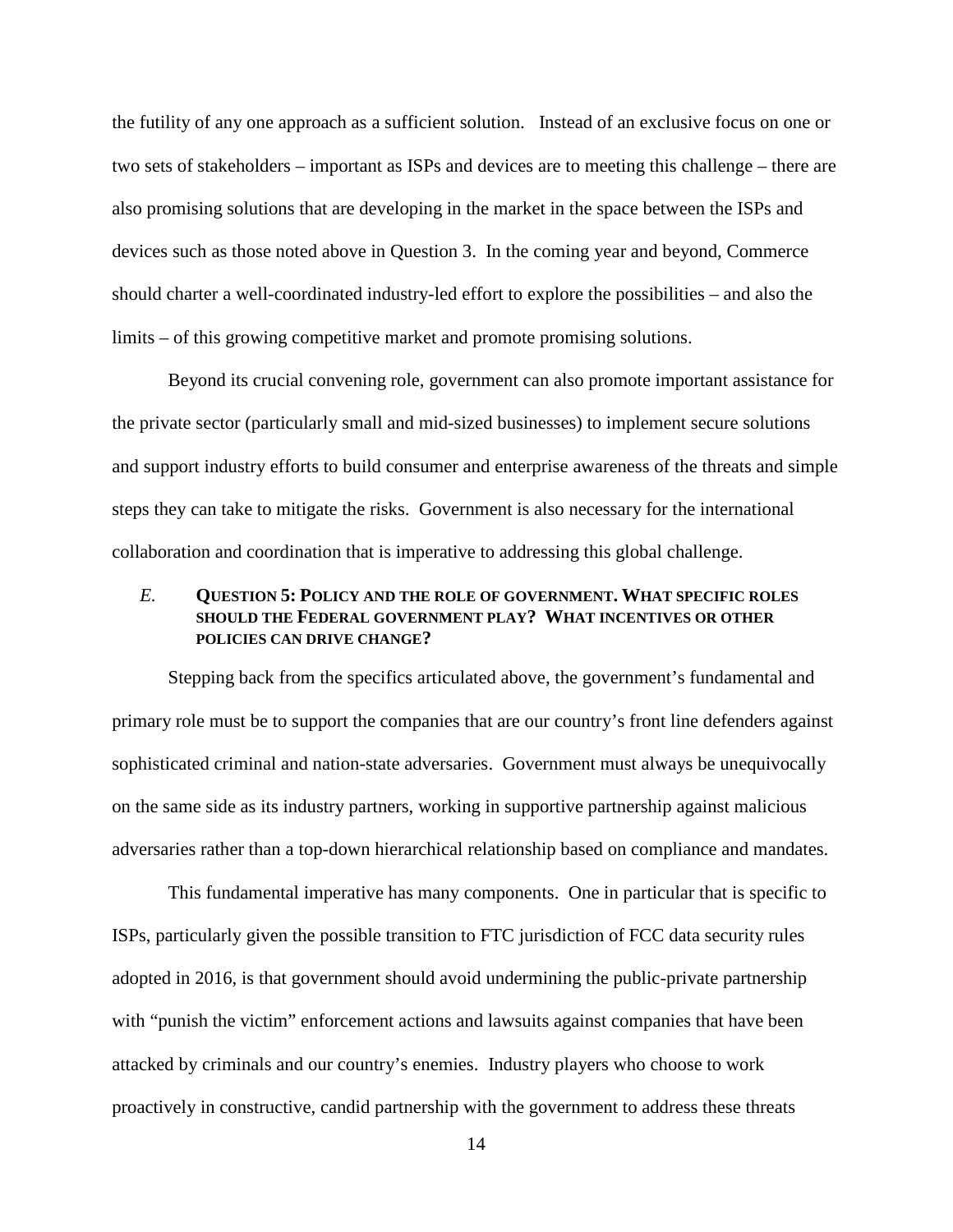should be granted formal protection against legal liabilities that may arise from the risks that they are working with the government to defend against. The Cybersecurity Information Sharing Act ("CISA")<sup>[12](#page-17-1)</sup> provides an important statutory grounding for protections with regard to sharing digital diagnostics and threat information, but we need to go beyond tactical information sharing to in-depth strategic collaboration against advanced cyber threats. This type of partnership simply cannot take place in an environment in which companies are concerned about potential liabilities or how their own government might punish them if they are unsuccessful in defending themselves against the world's most sophisticated organized crime groups and nation-state intelligence services.

# <span id="page-17-0"></span>*F.* **QUESTION 6: INTERNATIONAL. HOW DOES THE INHERENTLY GLOBAL NATURE OF THE INTERNET AND THE DIGITAL SUPPLY CHAIN AFFECT HOW WE SHOULD APPROACH THIS PROBLEM? HOW CAN SOLUTIONS EXPLICITLY ADDRESS THE INTERNATIONAL ASPECTS OF THIS ISSUE?**

One fact that should undergird and guide all policymaking in this arena is that distributed and automated cyber threats are a global problem that cannot be addressed solely with domestic U.S. solutions. To make that point more concrete, USTelecom member NTT, a global Tier 1 provider based in Japan and providing IP backbone service worldwide, estimates that 60 percent of the Mirai IoT botnet attack came from IP addresses in Asia.<sup>13</sup> It is futile to think that the United States can solve this problem alone. Instead, in the words of NTT, malicious botnets are "an international problem which requires global cooperation." In practice, this means active and ongoing coordination by allied governments and their private sector companies, for instance, to advance international peering agreements to allow for streamlined international law enforcement takedowns and reduction in international bot-driven traffic from insecure devices.

<span id="page-17-1"></span><sup>&</sup>lt;sup>12</sup> Cybersecurity Information Sharing Act of 2015, enacted December 18, 2015 as part of omnibus legislation, Pub. L. No. 114-113.

<span id="page-17-2"></span><sup>&</sup>lt;sup>13</sup> NTT Comments on Promoting Stakeholder Action Against Botnets and Other Automated Threats, July 21, 2017.